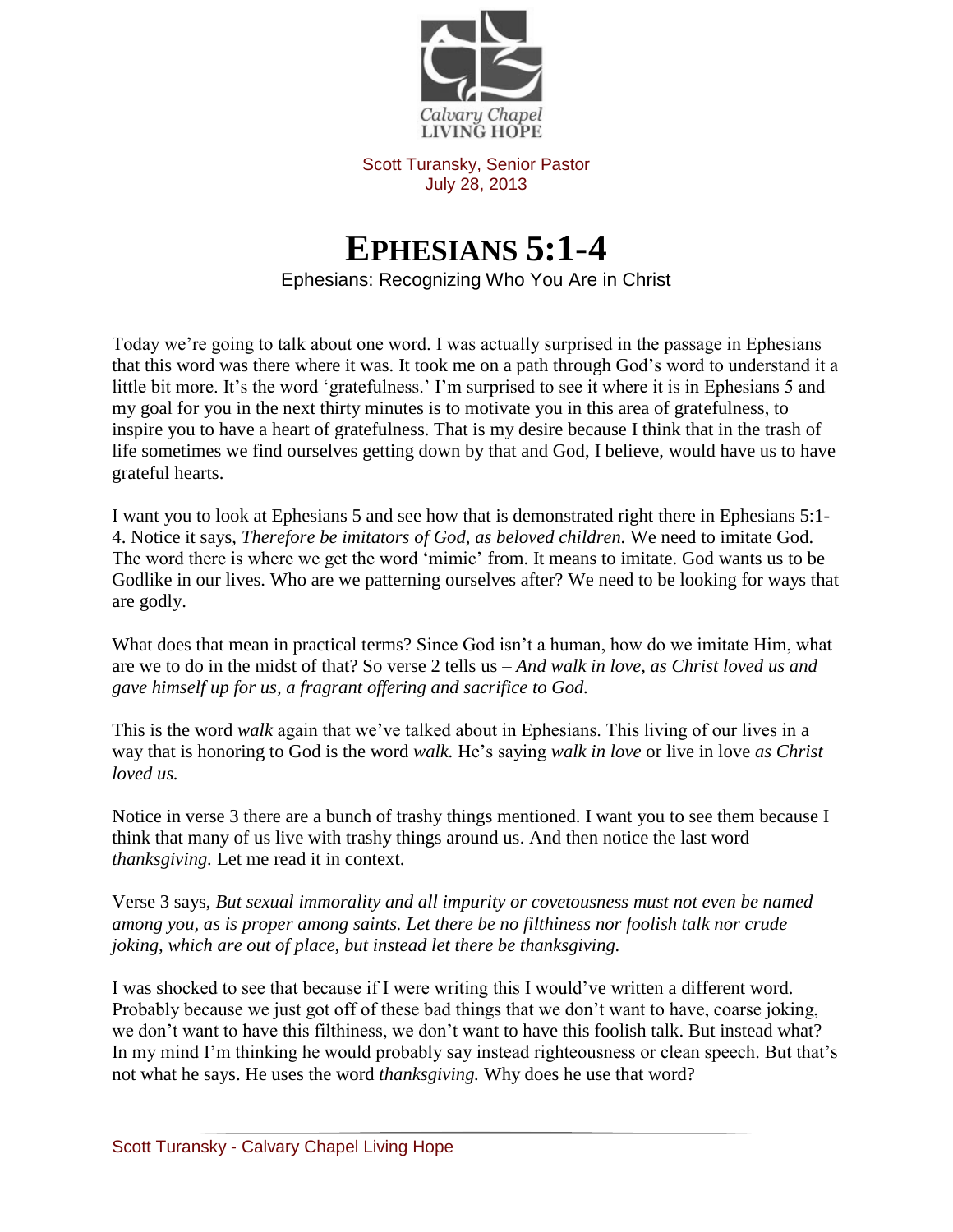That's where I spent most of my time this week meditating. I want to share with you some of the path that I took as I went through the scriptures trying to understand the benefit of gratefulness in our lives.

It seems that Paul is saying here that gratefulness is the antidote of some of the trash stuff that happens in our life. If we spend time with gratefulness it will affect our hearts, we'll be drawn in a particular way for what God has for us. So I want to have in my own heart this attitude of gratitude. I want to have in my own heart this responsiveness to God that has this thanksgiving.

Let's talk a little bit more about what it is. The first thing I did was ask the question, where is this idea of thankfulness or thanksgiving already talked about in the book of Ephesians? Or in general in this book? Here's where I saw that the word is used three times in the book of Ephesians.

First of all, Paul practices this in his reflection of other people. As he's reflecting on his time with the Ephesians (he's writing a letter and he's reflecting back on them) he says in 1:16, *I have not stopped giving thanks for you, remembering you in my prayers.*

Often when we're remembering people, when we're remembering things that thanksgiving can overpower us and we can be grateful for what has happened. I'm sure that some of the negative things also came to his mind, but he is overwhelmed with gratefulness and that patterns his thinking. So as he reflects back on this experience of his time with the Ephesians he remembers the positive things. He's remembering with thankfulness those people.

Now comes our verse in chapter 5:4. But look down later in chapter 5 in verses 19-20 it says, *Sing and make music from your heart to the Lord, always giving thanks to God the Father for everything, in the name of our Lord Jesus Christ.*

I'm going to show you in a moment another passage that talks about how thanksgiving can enhance our worship as we even prepare for Sunday mornings, as we come before the Lord. What we're seeing here is the value of thanks or the value of gratefulness in our lives. What does that mean? It seems to me that thankfulness or gratefulness is a key to the Christian life in some way or another.

I don't have all this down and defined at this point, but it's pretty clear to me that the gratefulness is the attitude of the heart that's always aware of the blessings provided by God and others. It's an attitude of the heart.

I'm impressed with the whole emphasis that the Bible places on this idea of gratitude and gratefulness. If you look at the Old Testament, for example, we see that there are a number of sacrifices. You know about the sacrifices. The sacrifices that talk about you bring a bull or a sheep or a pigeon or something before the Lord and you offer the sacrifices for your sins.

But one of the interesting sacrifices in Leviticus 3 is the thank offering, a voluntary gift that someone could bring to the priest. They would put their hand on the sheep before it was sacrificed as an identification of just identifying with this sacrifice and saying, "God, I am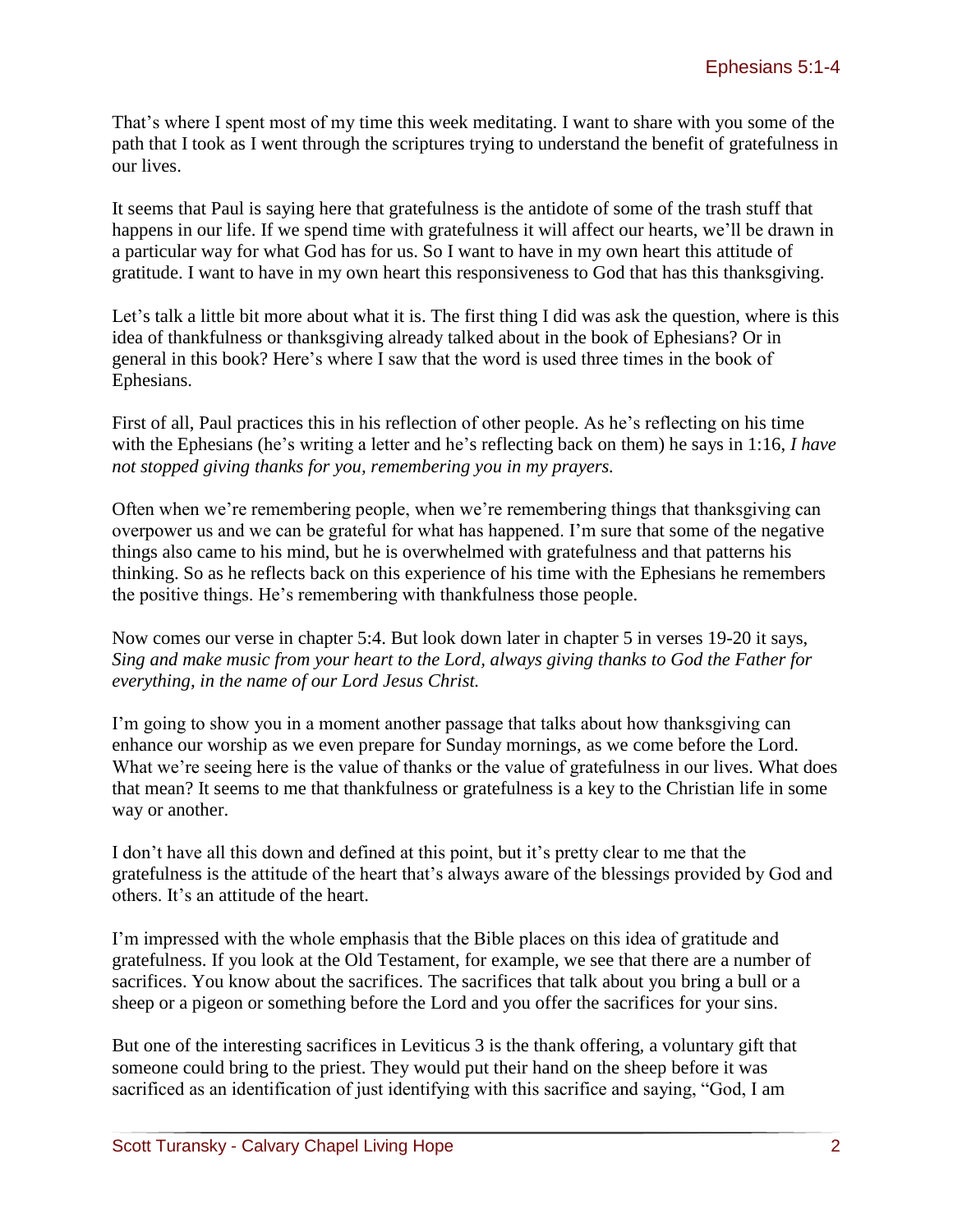grateful for what you're doing." You can imagine a family in Old Testament times saying, "We are so grateful for the Lord. Let's go before the priest and let's offer a sacrifice, a thank offering before the Lord." So that was one of their rituals.

Some people believe that sacrifices were over at the cross and there is definitely the truth that when Christ died on the cross that the sacrifices representing the atonement of sin were ended. But that doesn't mean that we don't offer sacrifices. Because the New Testament tells us about sacrifices that need to be offered. Just look at this idea of sacrifices in the New Testament.

In Romans 12:1 it says, *Therefore, I urge you, brothers and sisters, in view of God's mercy, to offer your bodies as a living sacrifice, holy and pleasing to God—this is your true and proper worship.*

There is a sense in which we're offering sacrifices today. In this passage I just read it's talking about the importance of offering our bodies as a living sacrifice before God daily, regularly coming before God as a sacrifice. A commitment, a demonstration of our heart. Because when the Old Testament sacrifices were offered what happened was the person offering the sacrifice would connect with who God is, who we are, and God's plan. In the same way when we come before God and we offer our bodies as a living sacrifice, we're connecting to who God is, who we are, and God's plan for us.

Let me show you another sacrifice in Hebrews 13 that talks about thanks. *Through him then* (that is through Christ) *let us continually offer up a sacrifice of praise to God, that is, the fruit of lips that acknowledge his name.*

Every time that you come before the Lord and you say, "Thank you, Lord" for something, it's a sacrifice that's pleasing to God. It's as if you were putting your hand on the sacrifice in the Old Testament identifying with that and that sweet smelling aroma was coming out before the Lord. There's a sense of identifying with this grateful heart that God wants us to do. It's a beautiful thing that God contains in His word for us. The point here is that thanksgiving is an act of the heart. It's not just an act of the mouth; it's something that takes place inside your heart and it actually changes who we are.

Lord, I want to come to you right now and not ask for anything. I just want to thank you for something. Do we do that? I mean, that should be part of our regular prayer that we're saying, "God, I just want to thank you for that sunset. I want to thank you for the privilege of living this day. That this day, today, unlike any other day, is special because it comes today."

Thankfulness is a choice that we make. A grateful heart is something we choose to do. It's not determined by circumstances. We must keep that in mind. Wherever you go you can find something to complain about. If you travel somewhere you can complain about the lumpy bed or the lines that you have to wait in. Or you can stay home and complain that you never go anywhere interesting and that there's nothing good on television. Anywhere you go you can find something to complain about. We can also find things to be thankful about.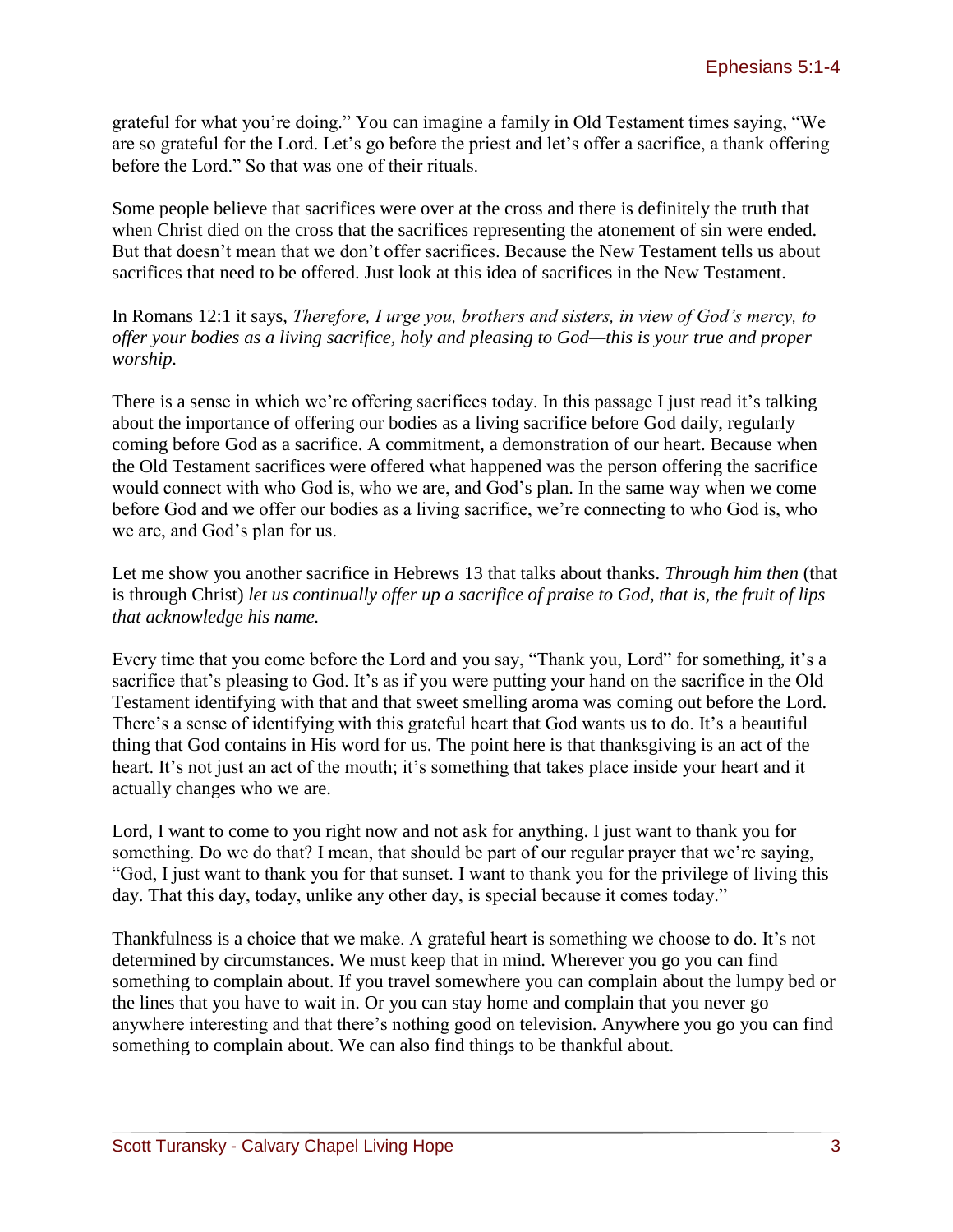Here are several things about gratitude. I think this will help us understand it and grab it a little bit more in our lives so that we can appropriate this on a daily basis. I want to make four points about gratefulness that I think will help us grasp it a little bit better.

One is that gratitude is not dependent upon circumstances. If we come to this idea and think that our gratefulness must be determined by our circumstances then we have a problem. Because there's always something we can be grateful for. There's always something we can complain about. How are we going to approach that dilemma? Gratefulness is not determined by our circumstances. We can always find something to be grateful for.

Number two, gratitude is about awareness and sensitivity. I think this is very significant that we want to be aware of what's going on. We want to know what's going on and the awareness of things becomes very important. I think we lose our sensitivity to the awareness of the good things in our lives when we just experience them all the time. When God blesses us we get used to God's blessing and we even expect it that God owes us something. Some kind of entitlement mentality in our own hearts.

A third statement about gratitude is that gratitude is a continual choice. Will I focus on gratefulness today or will I get pressured down by the circumstances? When someone asks you, "How are you doing today?" and you say, "Well under the circumstances…" I've just got to say, "What are you doing under the circumstances?" Because God has called us to rise above the circumstances. Gratitude is a way that we do that.

Fourthly, the more you practice gratefulness the more joyful you become. I'm convinced that gratefulness is not just a matter of speaking some words that say "thank you," although I think that's a very good way for us to demonstrate gratefulness in our own hearts. I'm convinced that it's a world view. It's a world view issue that we're able to embrace gratefulness as a way of looking at life the way God designed us to look at life and it does something for us inside. Expressing gratitude transforms us.

If you imagine an experiment that had two people involved, one person was told that for ten minutes every morning and every night I want you to think of all kind of things you can complain about. And the other person for ten minutes in the morning and ten minutes at night I want you to think about all kinds of things you can be grateful for.

So the person who's complaining would say things like, "I don't like this job. I don't like this traffic. I don't like this neighborhood. I don't like this particular dog. I don't like the things that are going on around here." They would complain about these things. Where the person who's grateful would be saying things like, "I'm grateful that I have a job. There are a lot of people today who don't even have a job. I'm grateful for the beauty of this day. I'm grateful for the nice summer breeze that's coming through." This person's focusing on gratefulness.

I guarantee that at the end of a year those will be self-fulfilling prophecies in a person's life. The person who complains all the time is going to see all the negative stuff continually. They've developed a habit of that. God wants a transformation to happen inside of us. He wants this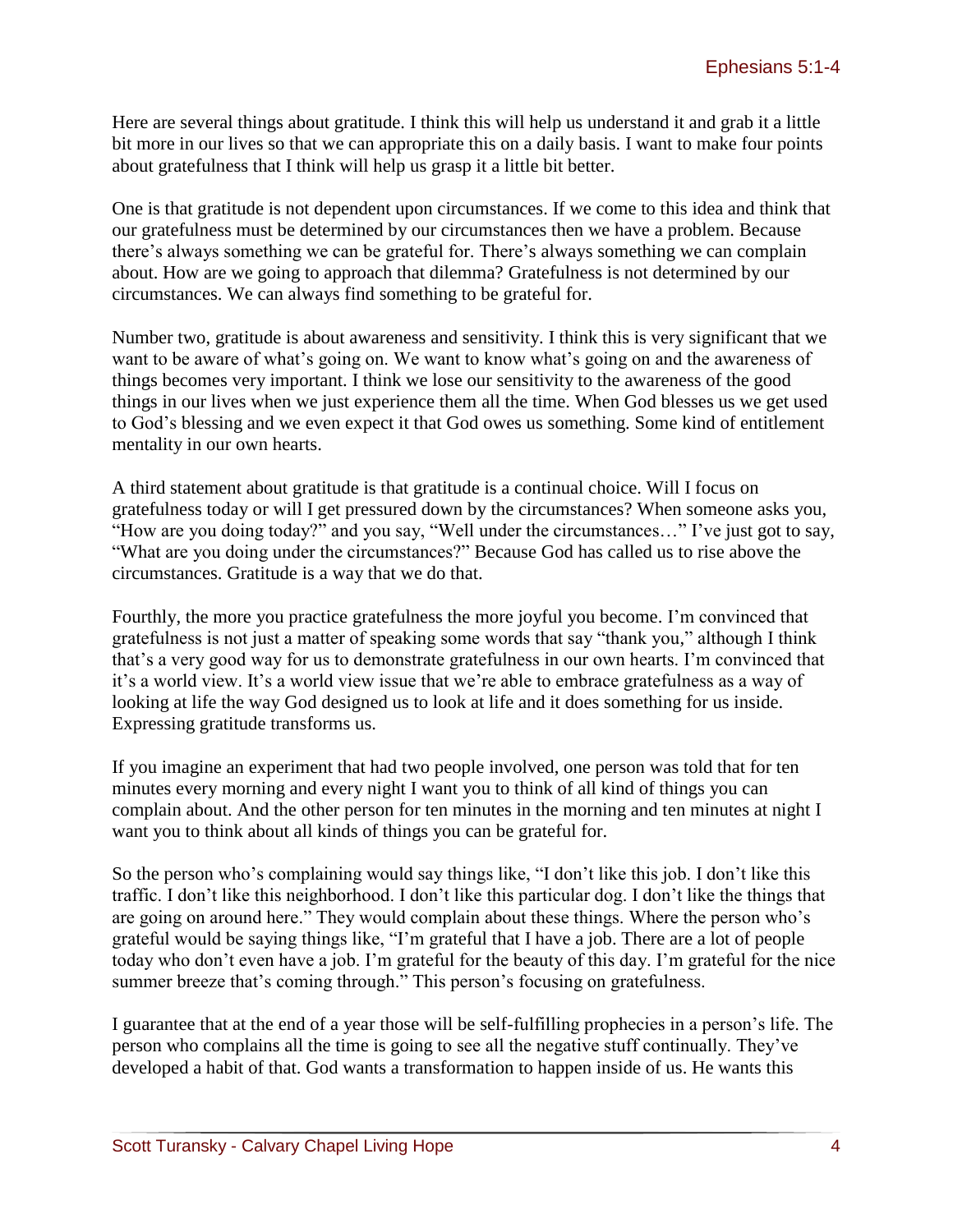gratefulness to change who we are. Now we're thinking more about what God has done and the good things that are going on in our lives.

I'm convinced that what Paul was saying in Ephesians 5:1-4 is that thanksgiving is a key for living among the trash that we live in. I know that some of you live with trash in your life. Sometimes it's the fact that you go to work and there's somebody there who has a foul mouth. Sometimes you don't go to work but you watch TV and the foul language is there. He's talking about three different things there. He's talking about foolish talking, filthiness, and coarse joking. That's what he's talking about in that passage.

We'll look more into that next week, but you've got to understand what he's saying here is the solution, thankfulness. You want to keep the washing machine of your heart clean? Then you're going to be a thankful person, grateful for what God has done and God is doing.

Let me show you some other ways that this word 'gratefulness' is used or 'thanks' or 'thanksgiving' are used in the Bible to help us understand what God wants us to do in our lives.

In Colossians 3:15 we have thankfulness tied to peace inside of our hearts. Notice what it says. *Let the peace of Christ rule in your hearts, since as members of one body you were called to peace. And be thankful.*

There's something about thankfulness that maybe even releases this peace of God inside of our hearts. You want to have peace in your heart? Then somehow it's going to be tied to this idea of thankfulness. It's not joy in our lives that breeds thankfulness apparently; it's this thankfulness that brings joy inside of us. So thankfulness or gratefulness does something to us and builds something inside of us that is strategic for life.

In Colossians 3:16 it says this: *Let the message of Christ dwell among you richly as you teach and admonish one another with all wisdom through psalms, hymns, and songs from the Spirit, singing to God with gratitude in your hearts.* So when you come to worship together, as well all do this, we want to have gratitude in our hearts and it's this gratitude that somehow lifts us out of ourselves into this admiration for who God is that's part of worship. Strategic as mentioned in this passage.

It's not optional though. Look at Colossians 3:17. *And whatever you do, whether in word or deed, do it all in the name of the Lord Jesus, giving thanks to God the Father through him.* It seems to be a mandate there that in everything we do we want to have thanks tied into it.

I just find it fascinating that God has taken the word 'gratitude,' 'thanks,' and 'thanksgiving' and placed it in so many strategic places in His word. And so as we're processing life, gratitude is going to be one of those things that's going to lift us up above the rest. It's going to lift us up above the trash that happens in our lives. It's not optional; it's a command as seen again in 1 Thessalonians 5:18. *In everything give thanks; for this is the will of God in Christ Jesus for you.* 

So if you look at your week this week and you say, "Well, this was not a week for me to give thanks. This was definitely a bad week for me." It says *in everything.* Could there have been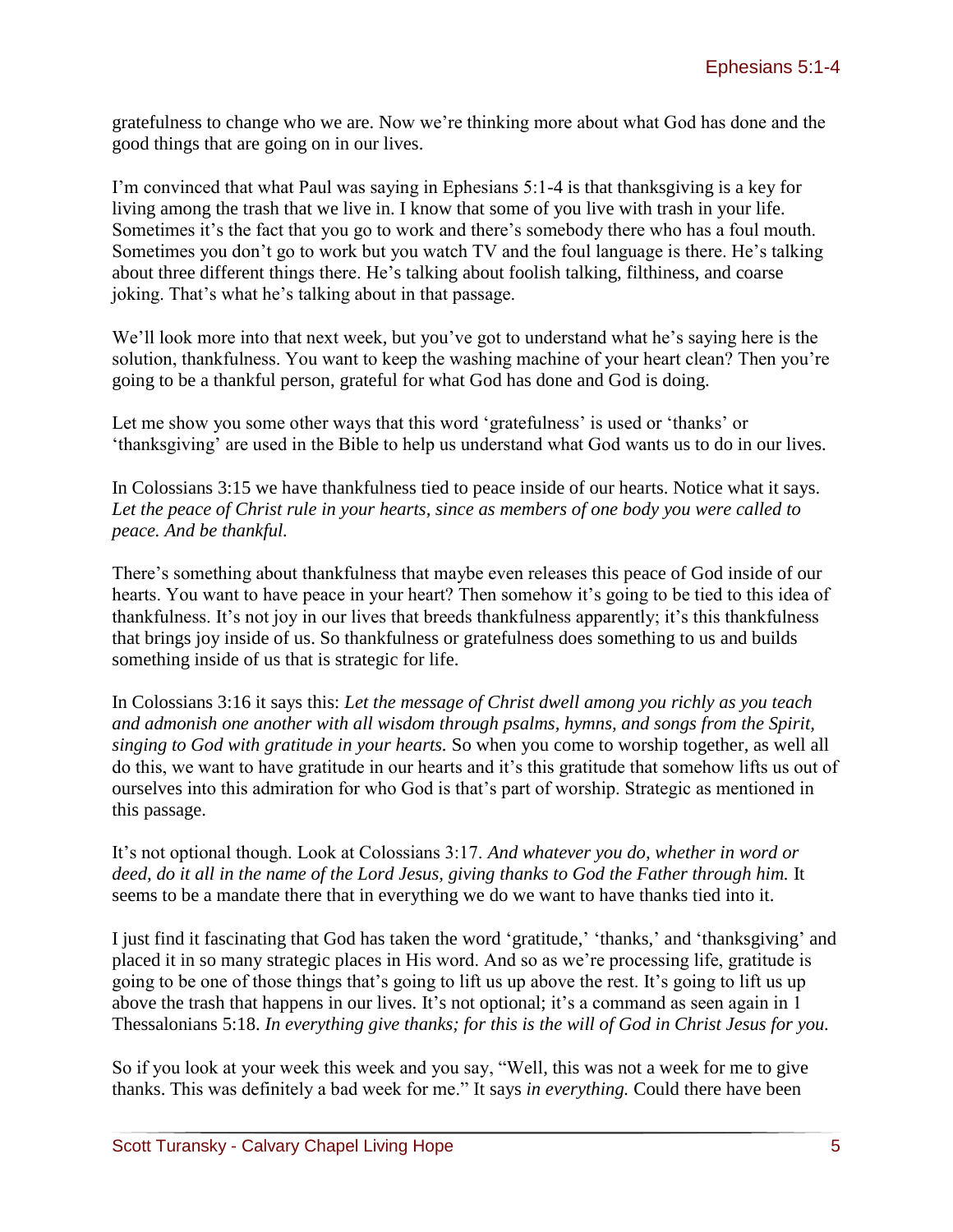something in your week this week that may have allowed you to rise above the trash by being grateful and experience that gratitude.

It appears that gratitude is not optional. It is part of who we are. I would even suggest it is one of the signs of a mature Christian life is the person who can embrace this idea of gratitude and gratefulness in their lives.

Dietrich Bonhoeffer, a great theologian, said this: "In ordinary life we hardly realize that we receive a great more than we give and it is only with gratitude that life becomes rich." The world is so full of wondrous things that we all should be like kings, enjoying the beauty of what's going on in our lives.

Now let's look at a couple of passages where thankfulness seems to be a remedy for something. Let's look first of all at Philippians 4:6. In Philippians 4:6 it talks about anxiety and worry and about how thankfulness is going to be part of the solution for that. Philippians 4:6 says, *But in everything by prayer and petition with thanksgiving let your requests be made known to God.* 

So the person who's experiencing anxiety inside, the person who's worrying a lot must turn around then and use prayer and petition and thanksgiving. The gratefulness for what you have instead of what you don't have. The gratefulness for the control that God has given you, not just worrying about the control that God hasn't given you. So there's this gratefulness that does something inside that addresses the anxiety that we experience in life. Gratitude, again, is the solution here. God has a plan for us. As mature believers one of the things we work on and build in our lives is gratefulness, gratitude, and when that happens it helps us to address even emotional issues that sometimes we experience in our lives. Anxiety being one of them.

How do we develop this attitude of gratitude in our hearts? Colossians 4:2 says, *Devote yourselves to prayer, being watchful and thankful.* So there's this idea of commitment. Devoted has this idea of being committed to this. We're going to be committed to three things it says there. Be committed to *prayer*, be *watchful*, and also be *thankful*.

Again, I'm surprised that the word *thankful* is there. I would've thought God would've said in the things you're going to do in life be sure you're devoted to prayer, be watchful, and be righteous. He doesn't say that. He emphasizes this idea of gratitude which just makes a statement about God that is fascinating to me. There's an awareness that we develop in life that changes who we are. It makes us more grateful for what happens.

There's an interesting story in the Bible in the New Testament about Jesus who came into a town and there were ten lepers there. Leprosy was a terribly disease causing the damage to your skin, nerve endings that hinder your ability to feel. These people would lose toes and fingers, faces would be deformed, things would happen because of the skin diseases that would take place. The remedy for a skin disease is because they were not something that were healable in essence, physically speaking, then the solution for the community is those lepers, those who had leprosy would live on their own in a quarantine outside of the community. When anybody came by they would have to yell out, "Unclean! Unclean!" so people would know to stay away from them.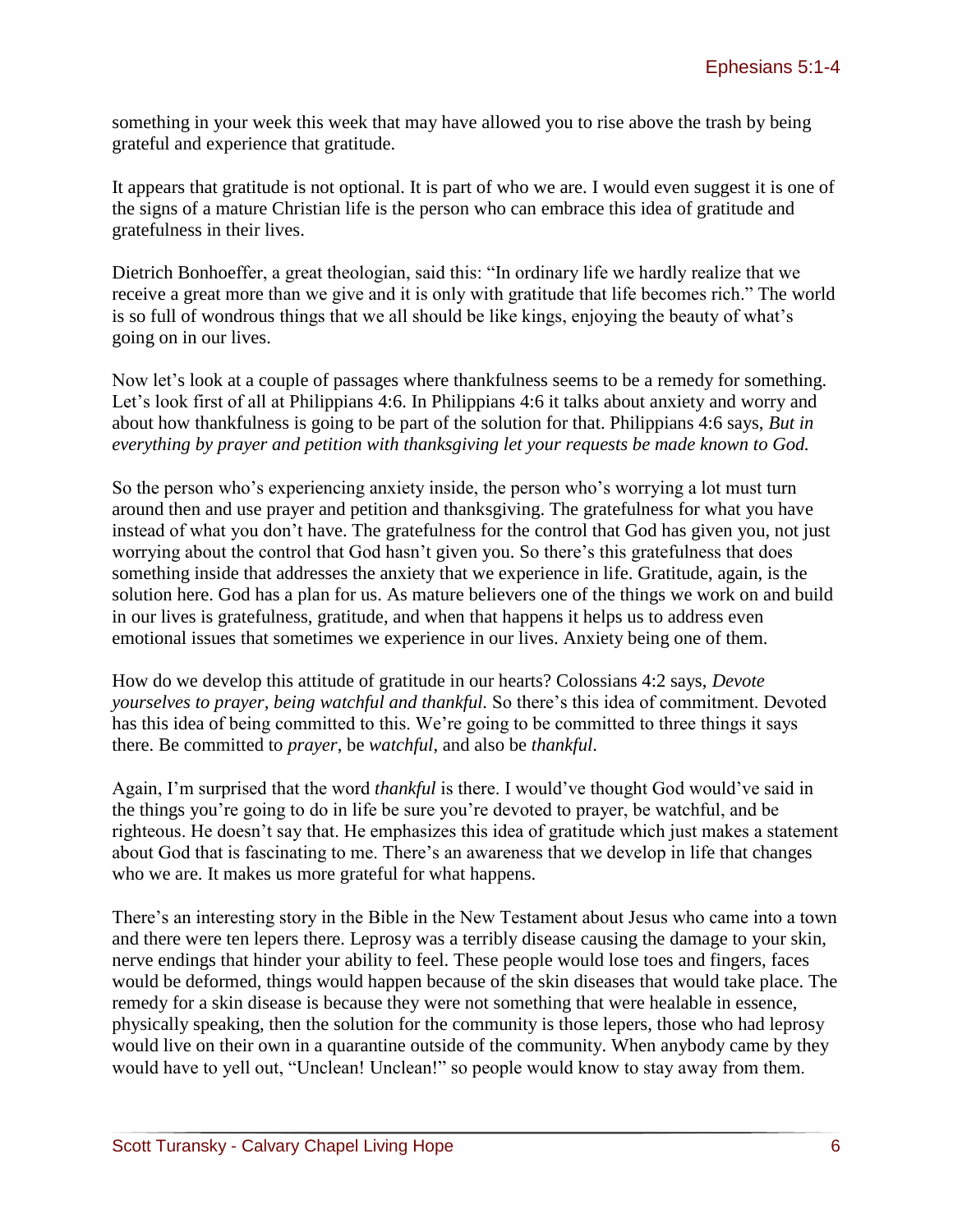As Jesus is going into town, here's the colony, the ten lepers that are there and probably yelling out "unclean" but actually wanting to be healed. Jesus goes over to them and He heals them. He heals these ten people who were in this place where they had a problem that was unhealable. Jesus heals them and the solution at that point when they were healed from leprosy is if you thought your skin disease went away the way to find out was to go to the priest. The priest was the one who would pronounce you clean or not clean. That is, he would determine whether you were able to be free from your infectious disease and be able to go back into the community and live there.

Jesus sent them to the priest so they would go and get checked out. The Bible says that one of the guys came back and said, "Thank you," and bowed down before Jesus. "Thank you for doing this. This is so valuable." And Jesus said this: "Weren't there ten people who were healed? Where are the other nine?"

I think sometimes we're like the other nine because God does so many things. He touches us in ways that are so special and we forget to have that attitude of gratefulness inside of our hearts. We forget to come back and thank Him. But it's not just the thanks, the words of thank you. I think we need this attitude that says I am so grateful for all that God has done for me. It's going to change the way I live. I'm going to live a particular way because of this thing inside of my heart that God has done. He has blessed me in so many different ways that I am so grateful for even the small things that go on.

There's a psalm in the Old Testament, a psalm written about gratitude. I want you to see the psalm because it talks about how we come into the presence of the Lord. Many of the psalms are Psalms of Ascent we call them because they were sung on their way up to Jerusalem. Jerusalem was about 3,000 feet above sea level or so, about 2500, and people would come up from all sides to Jerusalem to offer their praise. So Psalms of Ascent were kinds of psalms that people would sing on their way up.

Crowds of people (they weren't in buses or cars in those days) as they were walking along they would hear the psalms being sung by the crowds as they were going up knowing that we're going to worship, knowing that we're going to come to the temple, knowing that we're going to come to the special place where we're going to be celebrating this feast that God has designed for us. People would come to this place and they would be prepared for that.

In the same way I believe that we get in our cars or in our buses or in our motorcycles and we drive to church. And so how are we to handle ourselves on our way to church?

Psalm 100 is a beautiful psalm. It says this: *Shout for joy to the Lord, all the earth. Worship the Lord with gladness; come before him with joyful songs. Know that the Lord is God. It is he who made us, and we are his; we are his people, the sheep of his pasture.*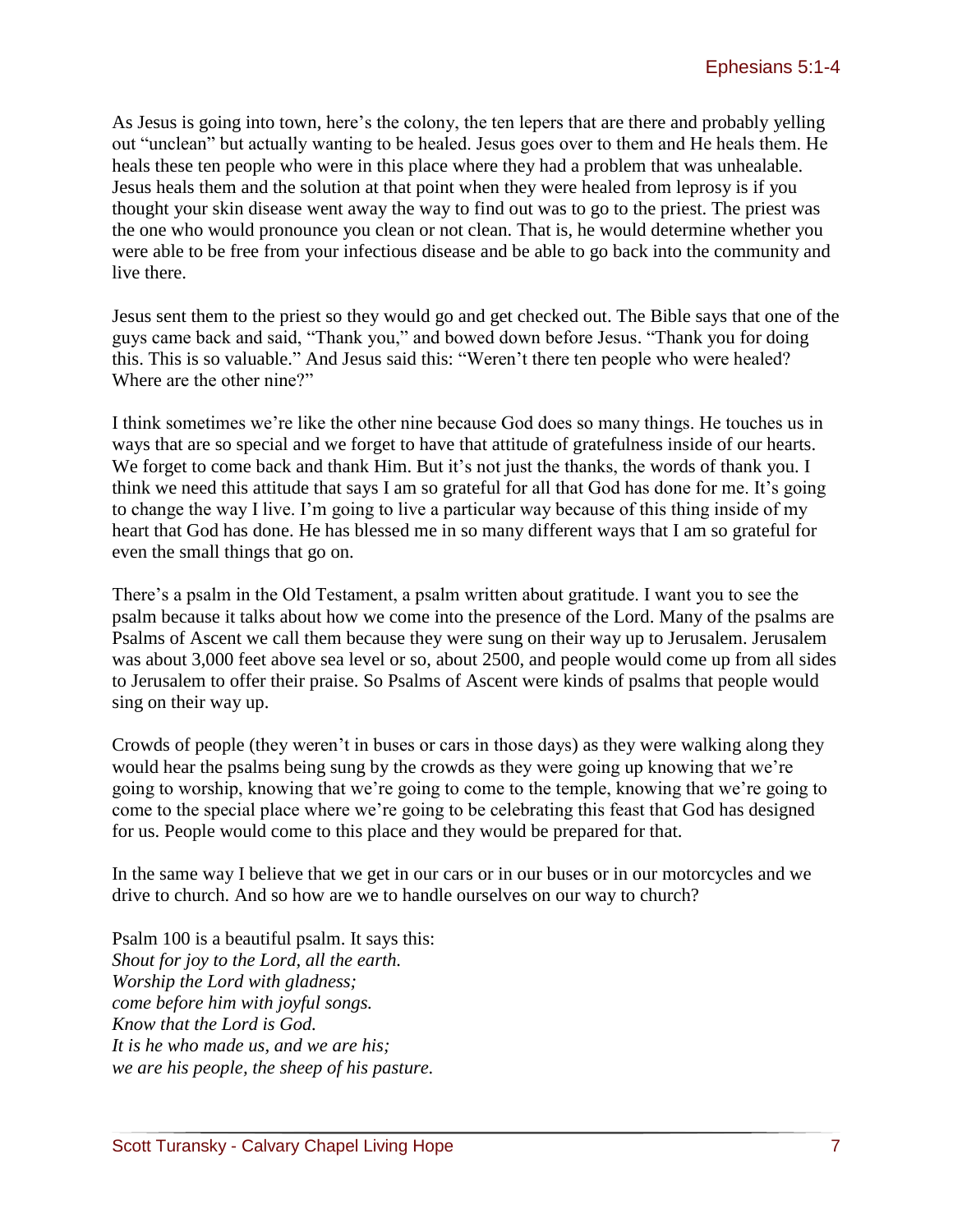*Enter his gates with thanksgiving and his courts with praise; give thanks to him and praise his name. For the Lord is good and his love endures forever; his faithfulness continues through all generations.*

What that means is that when we get in our cars on Sunday morning and we start driving to church we want to get ourselves ready by praising God, by thanking God, so when we get here we have something to overflow to others who need that as well. We don't come to church to get pumped up. We come to church to share with other people what God has been pumping us up during the week. There's a sense when we come to the Lord with a sense of gratitude that God does something pretty powerful inside of our hearts.

There is in our lives an opportunity for us to be grateful. It's in our hearts. And when we're grateful God does something special on the inside. We all have something to be grateful for. Even the idea that today is a special day. The idea that this is the day that the Lord has made, let us rejoice and be glad in it.

If we got up every morning and we said this is the day, today, that God has given to me, we would think differently about this day. If we looked at this day as the first day that we've ever experienced, we would see things that we hadn't seen before. We would not take them for granted. If we knew that this was the last day that we would live in our lives we would look around and we would see things we didn't see before. The awareness level would increase and we would be grateful people.

I prepared a video for you. I actually took some things from different places and put them together to create a video that would hopefully inspire you this morning as you consider gratefulness in your own heart. This particular video has a number of scriptures in it from our passage today, a number of scriptures that address the issue of gratefulness and thankfulness. Just take a moment and allow God to speak to you from this as you watch this video.

## [START OF VIDEO]

You think this is just another day in your life. It's not just another day. It's the one day that is given to you. Today. It's given to you. It's the only gift that you have right now. And the only appropriate response is gratefulness.

If you do nothing else but to cultivate that response to the great gift that this unique day is. If you learn to respond as if it were the first day in your life and the very last day then you will have spent this day very well.

Begin by opening your eyes and be surprised that you have eyes you can open. That incredible array of colors that is constantly offered to us for pure enjoyment.

Look at the sky. We so rarely look at the sky. We so rarely note how different it is from moment to moment with clouds coming and going. We just think of the weather and even with the weather we don't think of the many nuances of weather. We just think of good weather and bad